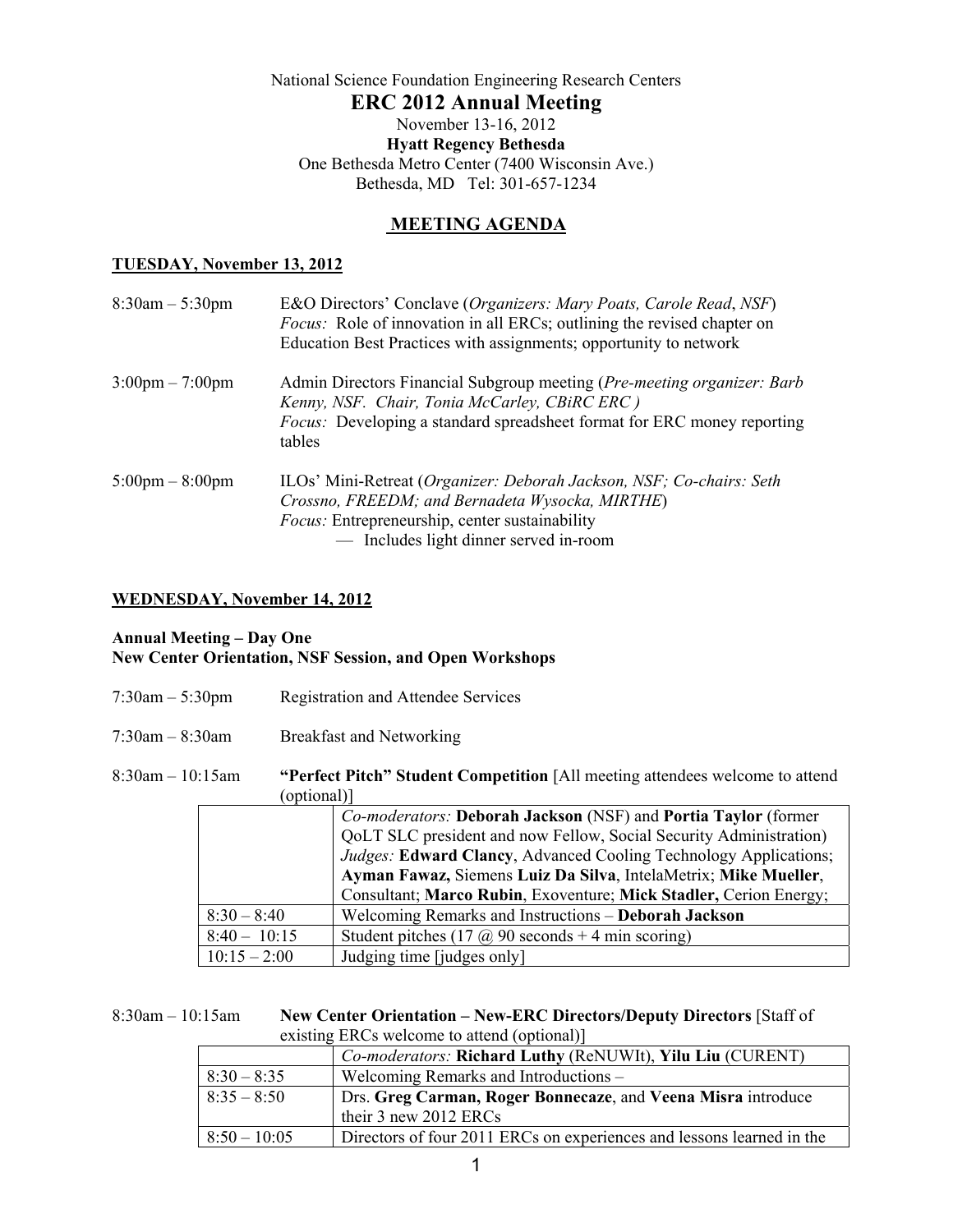|                 | first year of starting up an ERC. Topics to include:          |
|-----------------|---------------------------------------------------------------|
|                 | Leadership and team-building; Strategic planning; Operations; |
|                 | Integrating research into innovation and education            |
|                 | <b>Richard Luthy (ReNUWIt)</b>                                |
|                 | • Christiana Honsberg (QESST)                                 |
|                 | • Kevin Tomsevic (CURENT)                                     |
|                 | <b>Thomas Daniel (CSNE)</b><br>$\bullet$                      |
| $10:05 - 10:15$ | Discussion and Wrap-Up                                        |

## 8:30am – 10:15am **New Center Orientation – New-ERC Administrative Directors/Financial**

| <b>Managers</b> [Staff of existing ERCs are welcome to attend (optional)] |                                                                  |  |
|---------------------------------------------------------------------------|------------------------------------------------------------------|--|
|                                                                           | Co-moderators: Lois Deve (RMB), Jill Weinberg (CSNE)             |  |
| $8:30 - 8:35$                                                             | Welcoming Remarks and Introductions – Jill Weinberg              |  |
| $8:35 - 8:50$                                                             | New ADs Introductions – Lois Dalton Deve                         |  |
| $8:50 - 9:20$                                                             | ADs from two ERCs recount experiences and lessons learned - Lois |  |
|                                                                           | Deve and Jill Weinberg                                           |  |
| $9:20 - 9:30$                                                             | NSF Perspective – Marshall Horner (NSF)                          |  |
| $9:30 - 10:15$                                                            | Open Discussion                                                  |  |

#### 8:30am – 10:15am **New Center Orientation – New-ERC Industrial Liaison Officers** [Staff of existing ERCs are welcome to attend (optional)]

|                | $\alpha$ choosing Erros are wellowing to allow (optional)           |
|----------------|---------------------------------------------------------------------|
|                | Co-moderators: Bernadeta Wysocka (MIRTHE), Seth Crossno             |
|                | (FREEDM)                                                            |
| $8:30 - 8:40$  | <b>Welcoming Remarks and Introductions</b>                          |
| $8:40 - 9:10$  | What NSF expects of Gen-3 ERCs and ILOs – Erik Sander (former       |
|                | ERC ILO and Founding Director, U. of Florida Engineering Innovation |
|                | Institute)                                                          |
| $9:10-9:50$    | "Speed Dating" one-on-one Q&A – Panelists: Peter Keeling (CBiRC)    |
|                | Rad Roberts (CSNE), Joseph Montemarano (MIRTHE), Seth               |
|                | Crossno (FREEDM), Bernadeta Wysocka (MIRTHE), Erik Sander as        |
|                | resource                                                            |
| $9:50 - 10:15$ | Open group discussion $&$ wrap-up                                   |

## 8:30am –10:15am **New Center Orientation – New-ERC University Education Program**

**Directors** [Staff of existing ERCs are welcome to attend (optional)]

|                 | Co-moderators: Penny Jeffrey (FREEDM), Chien-fei Chen                   |
|-----------------|-------------------------------------------------------------------------|
|                 | (CURENT)                                                                |
| $8:30 - 8:40$   | Welcoming Remarks and Introductions – Penny Jeffrey and Chien-fei       |
|                 | <b>Chen</b>                                                             |
| $8:40 - 9:10$   | Overview of strategic planning for University Education programs        |
|                 | (distribute notecards for best practices in strategic planning) – Penny |
|                 | Jeffrey and Chien-fei Chen                                              |
| $9:10 - 9:30$   | Implementing the Center-specific Hypothesis (Design Paradigm) on        |
|                 | Educating Creative and Innovative Engineers – Penny Jeffrey and         |
|                 | Chien-fei Chen with Dr. Gigi Ragusa (BMES)                              |
| $9:30 - 9:45$   | Discuss ideas from notecards (All)                                      |
| $9:45 - 10:10$  | Design strategic planning process map intended for distribution to all  |
|                 | ERCs (All) - Dr. Dan Ding and Dr. Reid Simmons (QoLT)                   |
| $10:10 - 10:15$ | Wrap-up – Penny Jeffrey and Chien-fei Chen                              |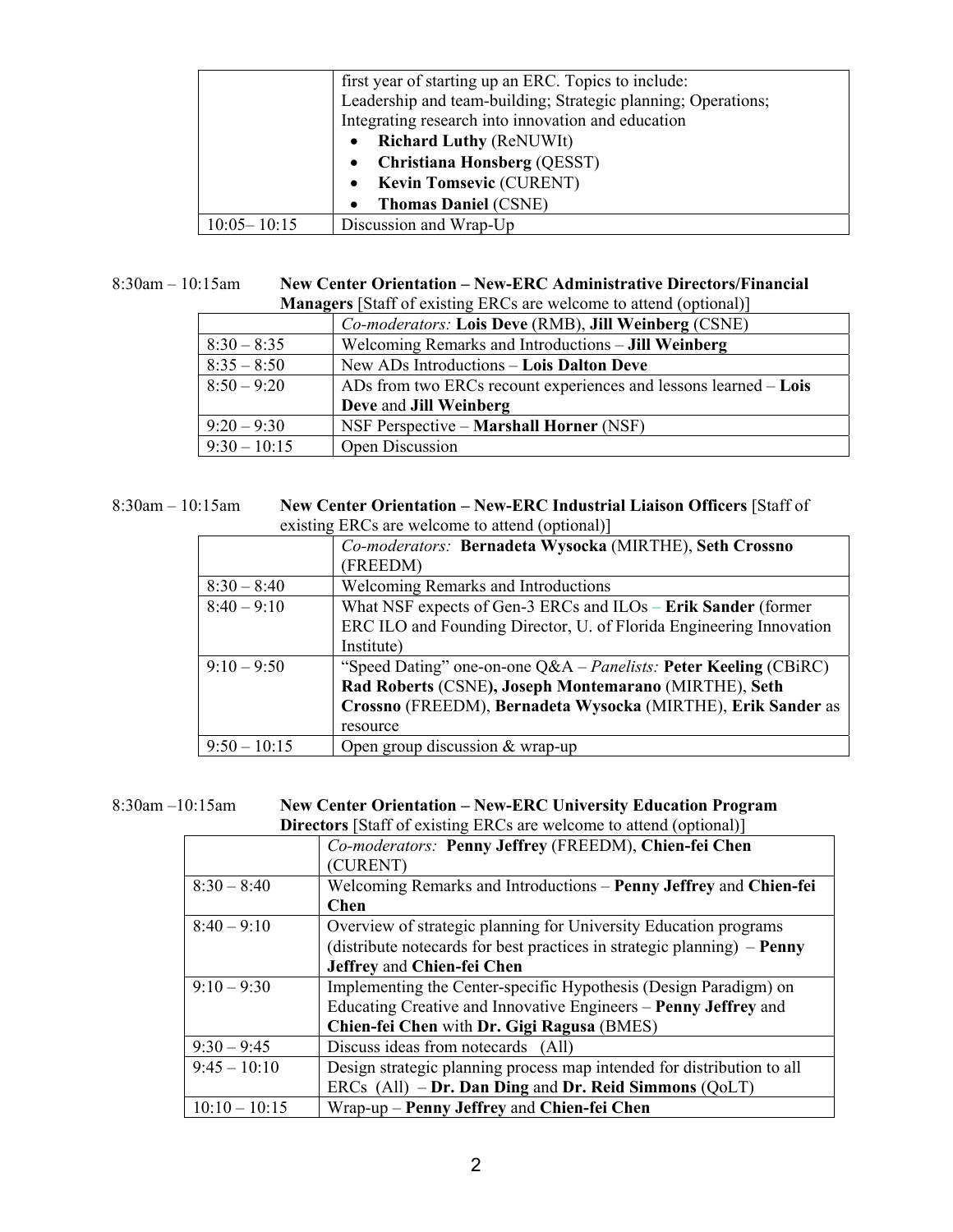|                 | <b>Directors</b> [Staff of existing ERCs are welcome to attend (optional)]                                                                            |
|-----------------|-------------------------------------------------------------------------------------------------------------------------------------------------------|
|                 | Co-moderators: Lisa Grable (FREEDM), Joe Cocozza (BMES)                                                                                               |
| $8:30 - 8:45$   | <b>Welcoming Remarks and Quick Introductions</b>                                                                                                      |
| $8:45 - 9:45$   | Building Vibrant Pre-College Programs: What Works and What                                                                                            |
|                 | Does n't                                                                                                                                              |
|                 | Discussion and Questions from new Centers. Sharing of Precollege                                                                                      |
|                 | E&O survey results.                                                                                                                                   |
|                 | Partnerships: Practices that make strong partnerships with K-12<br>schools                                                                            |
|                 | Teacher Recruitment: To get teacher buy-in for your program.                                                                                          |
|                 | High school students: To recruit students for your program.                                                                                           |
|                 | <b>Assessment:</b> How to Make It More Effective Yet (Relatively)<br>Painless                                                                         |
|                 | Reporting: The Must-Haves for Your Annual Report and Site Visit<br>Presentation                                                                       |
|                 | and much more to consider                                                                                                                             |
| $9:45 - 10:00$  | New ERCs: Reflection and planning<br>Pre-2012 ERCs: Networking and break                                                                              |
| $10:00 - 10:15$ | New Centers report: What have you heard that you might use for your<br>precollege program? What have you heard that you had not considered<br>before? |

| $8:30$ am $-10:15$ am | <b>New Center Orientation – New-ERC Pre-college Education Program</b>      |
|-----------------------|----------------------------------------------------------------------------|
|                       | <b>Directors</b> [Staff of existing ERCs are welcome to attend (optional)] |

| $8:30$ am $-10:15$ am | New Center Orientation – New-ERC Research Thrust Leaders [Staff of |
|-----------------------|--------------------------------------------------------------------|
|                       | existing ERCs are welcome to attend (optional)                     |

|                | $\alpha$ exploing Erros are wellowing to attend (optional)           |
|----------------|----------------------------------------------------------------------|
|                | Co-moderators: James Smith (MIRTHE), Robert Davis (CBiRC)            |
| $8:30 - 8:40$  | Welcoming Remarks and Introductions – James Smith                    |
| $8:40 - 9:00$  | Overview and Lessons Learned – Review Best Practices chapter (led by |
|                | <b>James Smith</b> )                                                 |
| $9:00 - 9:20$  | Thrust Leader's Role in Strategic Planning – Robert Davis            |
| $9:20 - 9:40$  | Testbeds and Systems Integration - James Smith                       |
| $9:40 - 10:15$ | Open discussion                                                      |

| $8:30$ am $-10:15$ am | <b>New Center Orientation – New-ERC Students [Students &amp; staff of existing</b> |
|-----------------------|------------------------------------------------------------------------------------|
|                       | ERCs welcome to attend (optional)]                                                 |

| ENUS WEICOME to attend (optional) |                                                                       |
|-----------------------------------|-----------------------------------------------------------------------|
|                                   | Co-moderators: Satish Singh (RMB), Gopi Krishna Vijaya (QESST)        |
| $8:30 - 8:45$                     | Welcoming Remarks and Introductions - Co-moderators                   |
| $8:45 - 9:10$                     | What is the role of the SLC in a successful ERC? "The few, the proud, |
|                                   | the SLC" (Matthew Fraser, QESST)                                      |
|                                   | $-$ includes 10 min Q&A                                               |
| $9:10 - 9:40$                     | SLC Management 101 - SWOT Analysis, Budgets, Reports, etc.            |
|                                   | (Shivayogi Hiremath, QoLT)                                            |
|                                   | $-$ includes 10 min Q&A                                               |
| $9:40-10:05$                      | Effectively Communicating ERC Activities and Accomplishments: SLC     |
|                                   | newsletters and websites (Da-Tren Chou, RMB)                          |
|                                   | $-$ includes 10 min Q&A                                               |
| $10:05 - 10:15$                   | Open discussion with presenters                                       |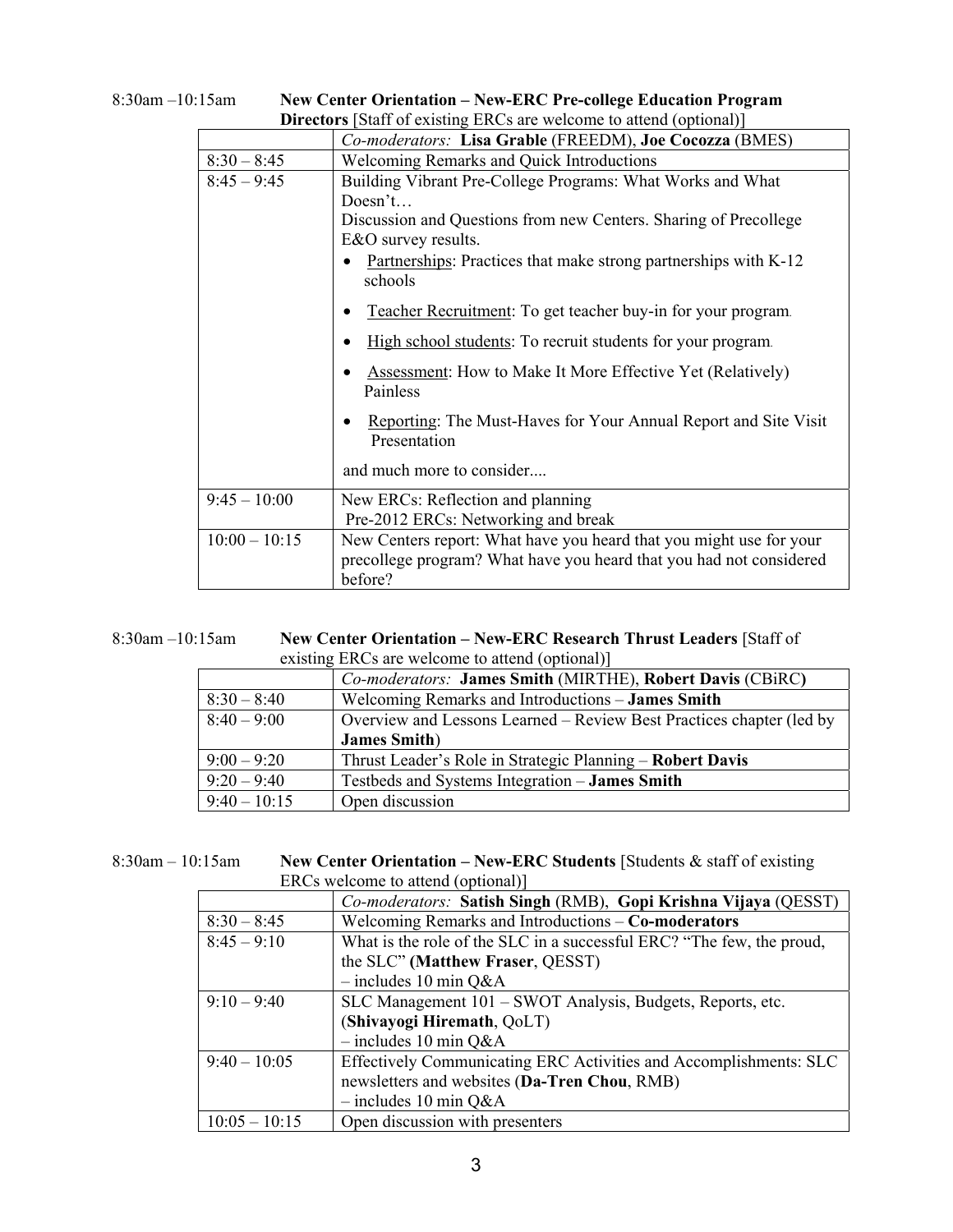10:15am – 10:45am **Break**

| <i>Moderator:</i> Lynn Preston, NSF |                                                     |  |
|-------------------------------------|-----------------------------------------------------|--|
| $10:45 - 10:50$                     | Welcome & Meeting Plan - Lynn Preston & Court Lewis |  |
| $10:50 - 11:15$                     | Welcome from the Division Director $-$ Dr. Theresa  |  |
|                                     | <b>Maldonado</b>                                    |  |
| $11:15 - 12:00$                     | NSF & ERC Program Update including Introduction of  |  |
|                                     | New Centers and Reflections on Graduating Centers – |  |
|                                     | <b>Lynn Preston</b>                                 |  |

| $10:45$ am $- 12:00$ pm | <b>Plenary Session I: NSF Session</b> |
|-------------------------|---------------------------------------|
|                         | <b>Moderator: Lynn Preston, NSF</b>   |

12:00pm – 1:45pm **Lunch** – Open seating 1:00pm – 1:45pm *Speaker:* **Dr. Tina Seelig** (Exec. Director, EPICenter) on "Innovation and Creativity" Introduction by **Dr. Theresa Maldonado**, NSF — Allotted time includes 10 min  $Q&A$ 

1:45pm – 2:15pm **Break**

| $2:15 \text{pm} - 3:45 \text{pm}$ | <b>Breakout Session I: Open Discussion Workshops on Selected Topics</b> |  |
|-----------------------------------|-------------------------------------------------------------------------|--|
|                                   |                                                                         |  |

| <b>Facilitators: Jack Whalen</b>                          | CD/DDs, ILOs,    | No speakers                            |
|-----------------------------------------------------------|------------------|----------------------------------------|
| (BMES), Court Lewis                                       | FTLs, E&Os, DIV, | But: Michael Silevitch (Director of    |
| (NSF)                                                     | <b>SLC</b>       | the graduated Gordon-CenSSIS,          |
|                                                           |                  | Northeastern University) will phone    |
| <i>Topic:</i> Sustaining an ERC                           |                  | in opening remarks                     |
| after graduation                                          |                  |                                        |
| Subtopics: 1) Timing and                                  |                  |                                        |
| coordination of activities (when                          |                  | Main scribe: Brad Bohlmann             |
| to start, roles in planning, etc.).                       |                  | (CCEFP)                                |
| 2) Reviewing programs                                     |                  | <b>Additional scribes: Harvey</b>      |
| critically to prioritize what to                          |                  | <b>Borovetz (RMB), Joe</b>             |
| keep and what to drop in the<br>transition to graduation. |                  | <b>Montemarano (MIRTHE)</b>            |
| 3) Strategic planning to identify                         |                  |                                        |
| and commit post-graduation                                |                  |                                        |
| stakeholders (e.g. university                             |                  |                                        |
| admin, industry partners, faculty                         |                  |                                        |
| and staff, partner institutions,                          |                  |                                        |
| donors, etc.)                                             |                  |                                        |
| <b>Facilitators: Nasser</b>                               | ILOs, E&Os,      | No speakers                            |
| Peyghambarian (CIAN),                                     | CD/DDs, IND,     |                                        |
| <b>Doug Hausner (CSOPS)</b>                               | <b>SLC</b>       |                                        |
|                                                           |                  | Main scribe: Wayne Book                |
| <i>Topic</i> . Facilitating stronger                      |                  | (CCEFP)                                |
| student/industry engagement                               |                  | <b>Additional scribes: Greg Carman</b> |
| Subtopics: (1) Activities                                 |                  | (TANMS), Da-Tren Chou (RMB)            |
| internal within the ERC (e.g.,                            |                  |                                        |
| student profile book for industry                         |                  |                                        |
| partners, SLC lecture series; (2)                         |                  |                                        |
| ERC-IAB direct interactions                               |                  |                                        |
| (e.g., student Industry                                   |                  |                                        |
| mentorship program, IAB                                   |                  |                                        |
| Education Working Group); (3)<br>External activities and  |                  |                                        |
|                                                           |                  |                                        |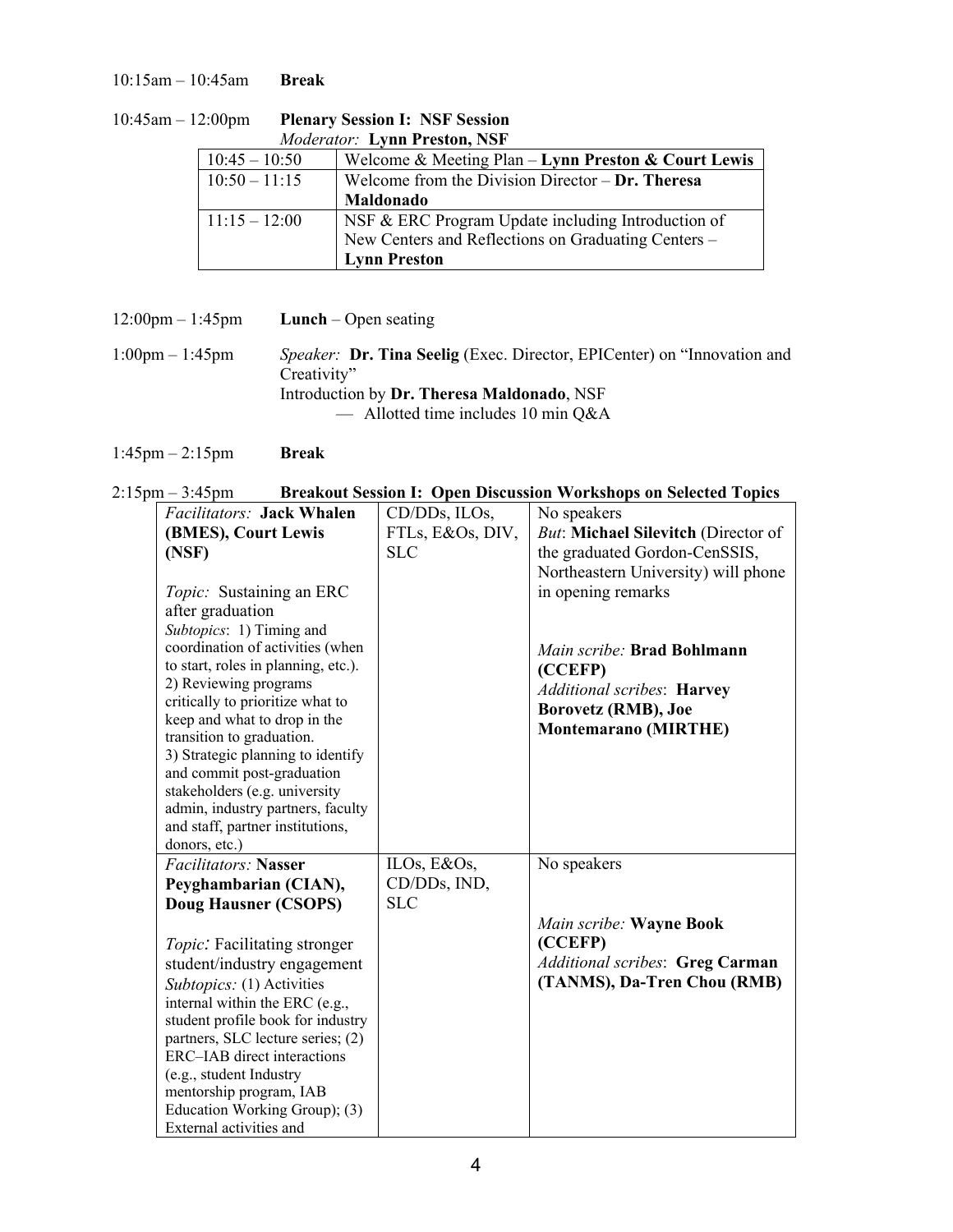| interactions with the<br>professional community and the<br>public (e.g., student<br>participation at ERC trade show<br>exhibits, professional society<br>participation and networking)                                                                                                                                                                                                                                                                                                                                                                                                         |                                             |                                                                                                                                                                 |
|------------------------------------------------------------------------------------------------------------------------------------------------------------------------------------------------------------------------------------------------------------------------------------------------------------------------------------------------------------------------------------------------------------------------------------------------------------------------------------------------------------------------------------------------------------------------------------------------|---------------------------------------------|-----------------------------------------------------------------------------------------------------------------------------------------------------------------|
| Facilitators: Lisa Wissbaum<br>(CCEFP), Richard Luthy<br>(ReNUWIt)<br>Topic: How to improve<br>internal center communica-<br>tion and data-sharing<br>Subtopics: (1) Center data<br>collection/management options,<br>including the "Project Center"<br>(Dave Beck sits in); (2) Identify<br>Center barriers to effective<br>communications; (3) Brainstorm<br>ERC organizational structure(s)<br>in anticipation of sustainability;<br>(4) Share best technologies for<br>multi-institutional sharing<br>(digital $&$ communication<br>technologies such as Google,<br>Adobe, SharePoint, Web | ADs, CD/DDs,<br><b>FTLs</b>                 | No speakers<br>Main scribe: Tonia McCarley<br>(CBiRC)<br><b>Additional scribes: Alan Kost</b><br>(CIAN), Ray Hughes (CURENT),<br><b>Eric Chudler (CSNE)</b>     |
| Teleconferencing, etc.)<br>Facilitators: Mary<br>Goldberg (QoLT), Carole<br><b>Read (NSF)</b><br>Topic: The ERC Education<br>Roadmap<br><i>Subtopics:</i> by type of program:<br>$(1)$ RET, $(2)$ REU, $(3)$ Young<br>Scholars, (4) University<br>education. For each, (a) relate<br>your education/outreach<br>program to your guiding<br>hypothesis (or if the ERC is<br>Gen-2, how to make it<br>integrated with the research and<br>mission of the center); and (b)<br>strategies to set up the program<br>for sustainability                                                              | E&Os, FTLs, DIV,<br>CD/DDs, SLC             | No speakers<br>Main scribe: Alyssa Burger<br>(CCEFP)<br><b>Additional scribes: Ken Connor</b><br>(Smart Lighting), Adah Leshem<br>(CBiRC), Mary Goldberg (QoLT) |
| <b>Facilitators: Peter Keeling</b><br>(CBiRC), Deborah Jackson<br>(NSF)<br><i>Topic:</i> Nurturing the<br>Innovation Ecosystem:<br><b>Commercialization Pathways</b><br>Subtopics: (1) Opportunity<br>Recognition (discuss and agree<br>on proposals to help faculty and<br>students identify opportunities<br>for commercialization); $(2)$<br>Embracing Risk (discuss and                                                                                                                                                                                                                    | ILOs, CD/DDs,<br>FTLs, E&Os,<br><b>SLCs</b> | No speakers<br>Main scribe: Apoorva Bajaj<br>(CASA)<br>Additional scribes: Eric Knapp<br>(CASA), Rory Cooper (QoLT)                                             |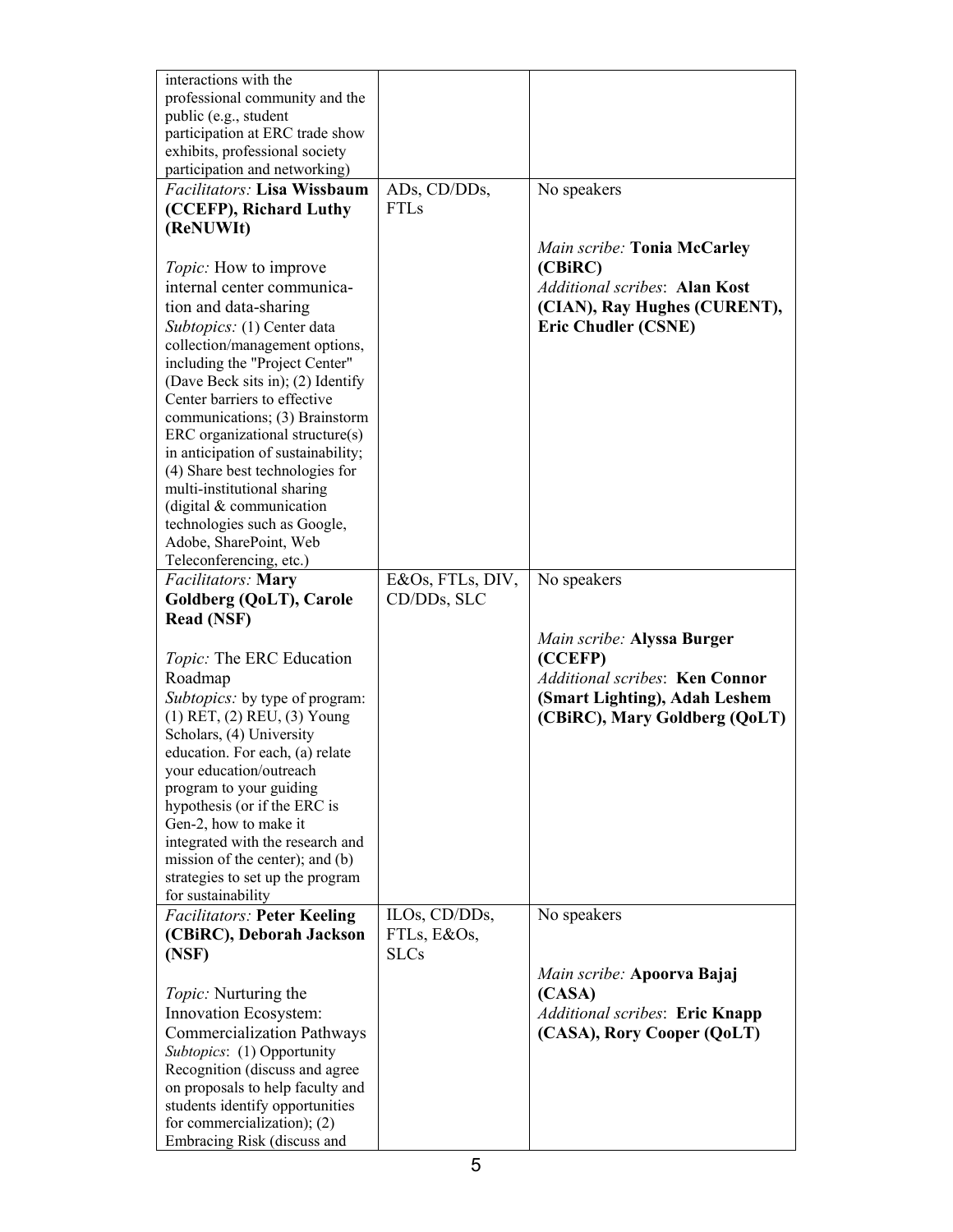| agree on proposals to address     |  |
|-----------------------------------|--|
| risk in the context of            |  |
| commercialization and industry    |  |
| members; $(3)$ Finding Funding    |  |
| (discuss and agree on proposals)  |  |
| to address early stage funding to |  |
| support commercialization)        |  |

#### 3:45pm – 4:15pm **Break**

#### 4:15pm – 5:30pm **Plenary Session II: "ERCs: Maximum Impact" (#1 of 2 sessions)** *Moderator:* **Carole Read, NSF**

| $4:15 - 4:50$    | Brief, high-impact "Who We Are and What We Do"              |  |
|------------------|-------------------------------------------------------------|--|
|                  | presentations from the 10 ERCs in the Energy,               |  |
|                  | Sustainability & Infrastructure and Manufacturing clusters: |  |
|                  | 1 new NERC (7 min) and 9 existing ERCs (3 min each)         |  |
|                  | Order: NASCENT, Smart Lighting, ReNUWIt, QESST,             |  |
|                  | FREEDM, CURENT, CCEFP, CBiRC, SynBERC, CSOPS                |  |
| $4:50 - 5:30$    | Informal networking with 10 presenting centers ("Open       |  |
| (into reception) | House" tables) and their posters (presented by students)    |  |

5:30pm – 7:00pm **Welcome Reception for All**

## **THURSDAY, November 15, 2012**

## **Annual Meeting – Day Two Closed Meetings and Student Retreat**

- 7:00am 5:00pm Registration and Attendee Services
- 7:00am 8:00am Breakfast and Networking

#### 8:00am – 9:30am **Plenary Session III: Improving ERC Diversity**

| Moderator: Theresa Maldonado, EEC Division Director, NSF |                                                                        |  |
|----------------------------------------------------------|------------------------------------------------------------------------|--|
| $8:00 - 8:10$                                            | Plan for the $Day -$ <b>Court Lewis</b>                                |  |
| $8:10 - 8:30$                                            | Report on an ERC Diversity Study - Theresa Maldonado & Brooke          |  |
|                                                          | Coley (AAAS Fellow, NSF/ENG)                                           |  |
| $8:30 - 9:30$                                            | Panel: Toward Greater Diversity in ERCs                                |  |
|                                                          | Panelists: Mr. Enrique Ainsworth (Director, UCLA Center for            |  |
|                                                          | Excellence for Engineering Diversity); Ms. Diane Matt (Exec. Director, |  |
|                                                          | WEPAN); Dr. Amir Mirmiran (Dean, College of Engineering and            |  |
|                                                          | Computing, Florida International University)                           |  |
|                                                          | - Audience Q&A $(15 \text{ minutes})$                                  |  |

#### 9:30am – 10:00am **Break**

#### 10:00am – 2:00pm **Student Retreat**

*Organizers:* **Eric Shiue** and **Aditya Kunjapur**, SynBERC SLC (**Kate Spohr**, E&O Director))

| $10:00 - 12:00$ | Morning Session (NSF PDs are invited to attend the entire Retreat) |
|-----------------|--------------------------------------------------------------------|
| $10:00 - 10:05$ | SLC Introductions and Welcome                                      |
| $10:05 - 10:15$ | Welcome & remarks by Lynn Preston, NSF ERC Program Leader          |
| $10:15 - 11:00$ | Continuing new-ERC SLC orientation: Panel Q&A [panel TBD]          |
| $11:00 - 11:15$ | <b>Break</b>                                                       |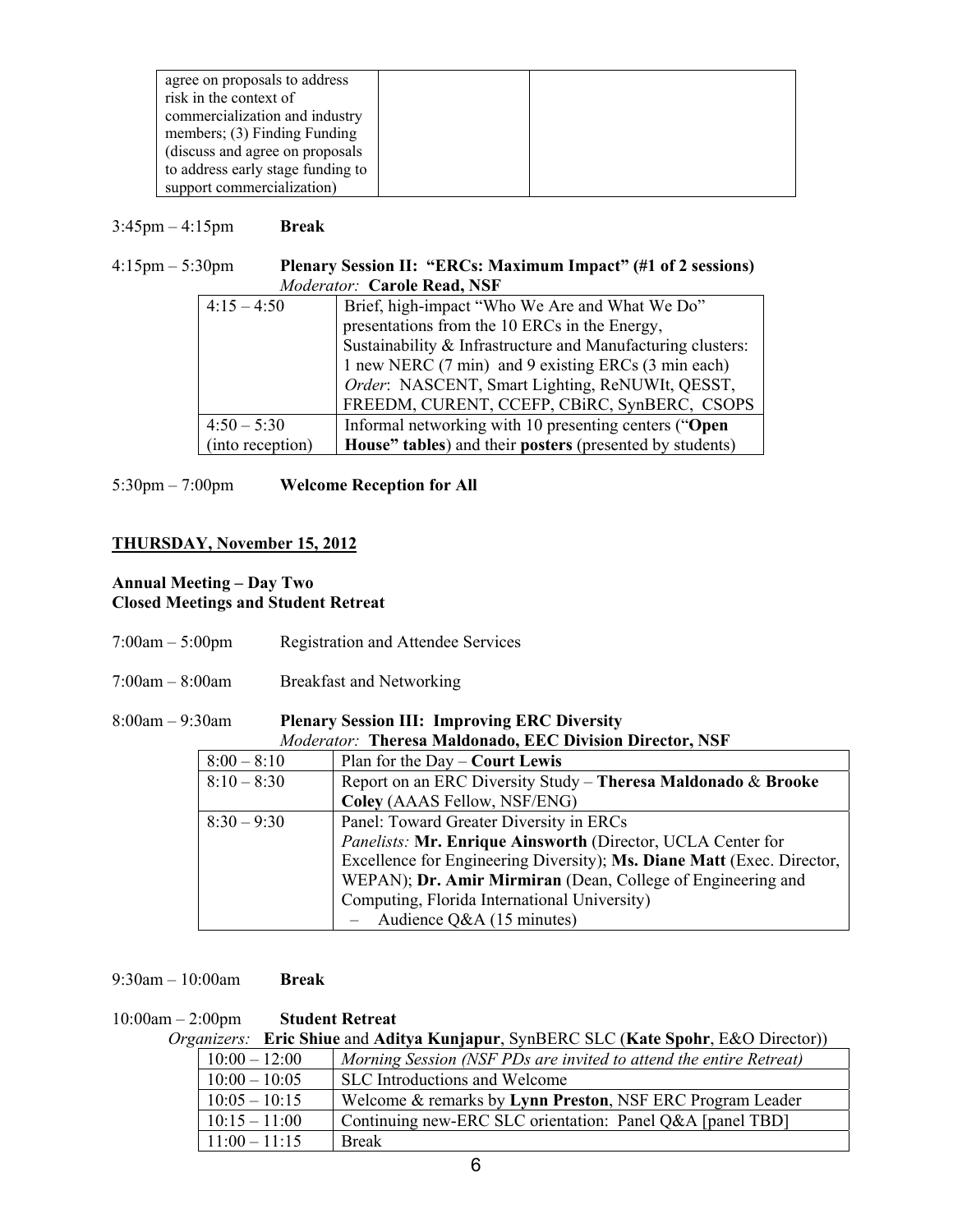|                 | Competition; and Marco Rubin (Managing Partner, Exoventure, Inc.)    |
|-----------------|----------------------------------------------------------------------|
|                 | Engineering, UCLA, winner of the 2011 Collegiate Inventors           |
| $1:00 - 2:00$   | Innovation and Entrepreneurship -Albert Mach, PhD, Biomedical        |
|                 | Association Website – Court Lewis (NSF communications consultant)    |
| $12:15 - 1:00$  | Working Lunch – Designing the Student Lounge on the New ERC          |
| $11:15 - 12:15$ | Draft revisions to Student Leadership Council Best Practices Chapter |

## 10:00am – 2:00pm **Center Directors' & Deputy Directors' Closed Meeting**

|                 | Co-moderators: Fernando Muzzio (CSOPS), Jim Osborn (QoLT)                    |  |
|-----------------|------------------------------------------------------------------------------|--|
| $10:00 - 10:15$ | Welcoming remarks and introductions, agenda overview                         |  |
| $10:15 - 10:45$ | Discussion of topics to be addressed with NSF                                |  |
| $10:45 - 11:15$ | Plan to Update the ERC Leadership Best Practices chapter — Mr. Jim           |  |
|                 | <b>Williams</b> (Consultant, SciTech Communications)                         |  |
| $11:15 - 12:00$ | Time with Lynn Preston and Theresa Maldonado                                 |  |
| $12:00 - 1:00$  | Working lunch $- A$ method for carrying out systems integration in an        |  |
|                 | $ERC - Alex Huang (Directory, FREEDM Systems Center) & Mr. Steve$            |  |
|                 | Pullins (CEO, Horizon Energy)                                                |  |
| $1:00 - 1:20$   | <b>Break</b>                                                                 |  |
| $1:20 - 1:40$   | Discussion: avoiding burnout of leadership,                                  |  |
|                 | faculty, students, staff - Fernando Muzzio                                   |  |
| $1:40 - 2:00$   | Discussion: strategies and planning for self-sufficiency – <b>Jim Osborn</b> |  |

## 10:00am – 2:00pm **Administrative Directors' Closed Meeting**

|                 | Co-moderators: Tonia McCarley (CBiRC), Diane Veros (Smart             |  |  |
|-----------------|-----------------------------------------------------------------------|--|--|
|                 | Lighting)                                                             |  |  |
| $10:00 - 10:15$ | Welcoming remarks and introductions, agenda overview                  |  |  |
| $10:15 - 11:15$ | Possible topics: REU program administration; ERC data template;       |  |  |
|                 | residuals and reporting                                               |  |  |
| $11:15-12:00$   | Tentative: Continue organizing Best Practices Ch. 6 revision via Wiki |  |  |
| $12:00 - 1:15$  | Working lunch: The ERC Project Center: A new approach to ERC data     |  |  |
|                 | collection and management - Dave Beck, Beck Creative                  |  |  |
| $1:15-2:00$     | Time with Lynn Preston, Theresa Maldonado, Shalika Walton,            |  |  |
|                 | Marshall Horner, Gwen Hardenbergh, and Kim Bub & Maria                |  |  |
|                 | <b>Valerio (DGA)</b>                                                  |  |  |

| $10:00am - 2:00pm$ | <b>Industrial Liaison Officers' Closed Meeting</b> |  |
|--------------------|----------------------------------------------------|--|
|--------------------|----------------------------------------------------|--|

|                 | Co-moderators: John Mitchell (QESST), Robert Bower (EUV),                    |  |  |
|-----------------|------------------------------------------------------------------------------|--|--|
|                 | <b>Brad Bohlmann (CCEFP)</b>                                                 |  |  |
| $10:00 - 10:15$ | Self-introductions, agenda overview                                          |  |  |
| $10:15 - 10:30$ | Quick review of questions for NSF and preparation for visit                  |  |  |
| $10:30 - 11:10$ | Time with Lynn Preston, Theresa Maldonado, and Deborah Jackson               |  |  |
| $11:10 - 11:45$ | Open discussion                                                              |  |  |
| $11:45 - 12:00$ | <b>Break</b>                                                                 |  |  |
| $12:00 - 1:00$  | Working lunch – Speaker: Speaker and Presentation on Leveraging              |  |  |
|                 | External Funding (Susan Ward, President of ITECS Innovative                  |  |  |
|                 | Consulting)                                                                  |  |  |
| $1:00 - 2:00$   | <i>Speaker</i> : Utilizing the SBIR/STTR program to recruit small businesses |  |  |
|                 | into ERCs (Sharon Ballard, President/CEO,                                    |  |  |
|                 | EnableVentures, Inc.                                                         |  |  |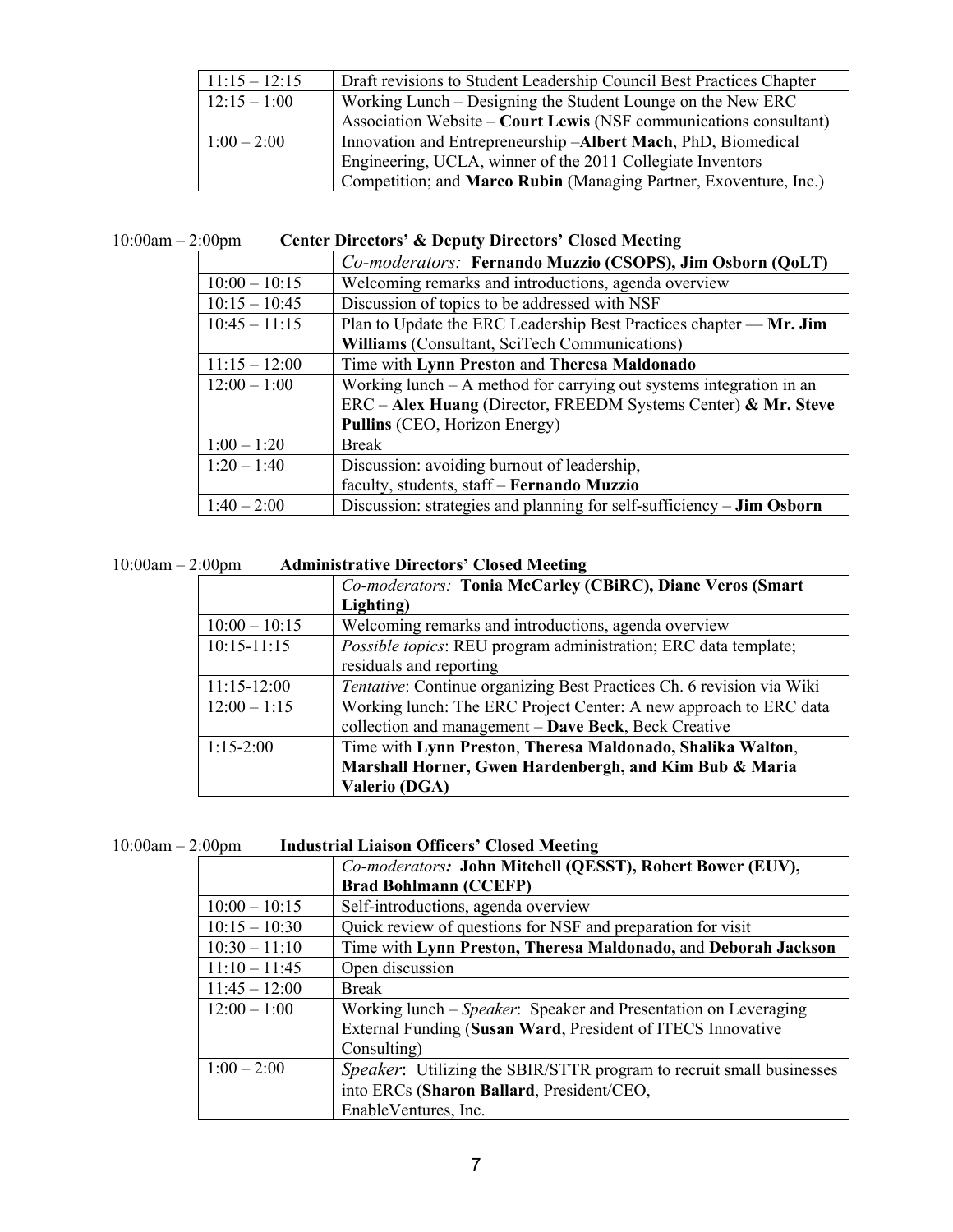| – 2.UUUIII<br>Diversity and Education/Outreach Frogram Directors Closed Meeting |                                                                       |  |  |
|---------------------------------------------------------------------------------|-----------------------------------------------------------------------|--|--|
|                                                                                 | Co-moderators: Delia Saenz (QESST), Brooke Coley (AAAS Fellow)        |  |  |
| $10:00 - 10:10$                                                                 | Welcoming remarks and introductions, agenda overview                  |  |  |
| $10:10 - 11:45$                                                                 | ERC Diversity Panel – Frances Williams (CIAN), Devdas Pai (RMB)       |  |  |
|                                                                                 | & Paula Sturdevant-Rees (CASA)                                        |  |  |
| $11:45 - 1:00$                                                                  | Working lunch – Results of diversity SWOT survey and overall          |  |  |
|                                                                                 | analysis (Brooke Coley)                                               |  |  |
| $12:15 - 1:00$                                                                  | Time with Theresa Maldonado, Lynn Preston, Deborah Jackson,           |  |  |
|                                                                                 | Carole Read, Mary Poats, Esther Bolding & Bruce Kramer, and           |  |  |
|                                                                                 | <b>Keith Roper, NSF</b>                                               |  |  |
| $1:00 - 2:00$                                                                   | Work on Diversity Best Practices chapter – led by <b>Brooke Coley</b> |  |  |

| $10:00am - 2:00pm$ | <b>Diversity and Education/Outreach Program Directors' Closed Meeting</b> |
|--------------------|---------------------------------------------------------------------------|
|                    |                                                                           |

## 10:00am – 2:00pm **Research Thrust Leaders' Closed Meeting**

|                 | Co-moderators: Thomas Little (Smart Lighting), Maria Tamargo<br>(MIRTHE) |  |
|-----------------|--------------------------------------------------------------------------|--|
| $10:00 - 10:15$ | Welcoming remarks and introductions, agenda overview                     |  |
| $10:15 - 10:45$ | Brainstorming/prioritization/SWOT or equivalent                          |  |
| $10:45 - 12:00$ | Breakouts on identified challenges                                       |  |
| $12:00 - 1:00$  | Working lunch – reporting on breakouts                                   |  |
| $1:00 - 2:00$   | Time with Dominique Dagenais, Keith Roper, Leon Esterowitz &             |  |
|                 | <b>Carole Read (NSF PDs)</b>                                             |  |

## 2:00pm – 2:30pm **Break**

## 2:30pm – 4:00pm **Breakout Session II: Cross-function Discussion Sections**

| Co-moderators: Claire Gmachl              | $CD/DDs$ ,     | Speakers: Claire Duggan (K-12)        |
|-------------------------------------------|----------------|---------------------------------------|
| (MIRTHE), Kaarin Goncz                    | E&Os, DPDs,    | Outreach Director, Gordon-            |
| (EUV)                                     | FTLs, SLCs,    | CenSSIS ERC), Claire Gmachl,          |
|                                           | <b>NSF PD</b>  | <b>Kaarin Gonez</b>                   |
| <i>Topic:</i> Sustaining education        | (DPD=Diversity |                                       |
| (especially precollege) programs          | Program        | Scribe: Kate Spohr (SynBERC)          |
| after graduation                          | Director)      |                                       |
| Co-moderators: Kevin Tomsovic             | CD/DDs, FTLs,  | <i>Introductory remarks: Dr. Sara</i> |
| (CURENT), Tom Daniel (CSNE)               | <b>NSF PD</b>  | <b>Goering (Medical Ethics and</b>    |
|                                           |                | Philosophy, U. Washington),           |
| <i>Topic:</i> Fostering Social Acceptance |                | <b>Kevin Tomsovic and Tom Daniel</b>  |
| of Technology                             |                |                                       |
|                                           |                | <b>Panel: Richard Luthy</b>           |
|                                           |                | (ReNUWIt), Rich Schulz                |
|                                           |                | (QoLT), Brenda Philips (CASA),        |
|                                           |                | <b>Jay Keasling (SynBERC-MIT)</b>     |
|                                           |                |                                       |
|                                           |                | Scribe: Kevin Costa (SynBERC)         |
| Co-moderators: Peter Seoane               | ILOs, IND,     | Speakers: [IAB chairs from 13         |
| (RMB), Tim Day (Daylight                  | CD/DDs, FTLs,  | ERCs will be in attendance]           |
| <b>Solutions-MIRTHE</b>                   | <b>NSF PD</b>  |                                       |
|                                           |                | Overview of strengths and             |
| <i>Topic:</i> IAB Involvement in ERCs:    |                | successes in IAB collaboration        |
| Assessing and Strengthening the           |                | identified by ERCs in survey          |
| Role (is the role of the IAB still        |                |                                       |
| effective? is the SWOT still              |                |                                       |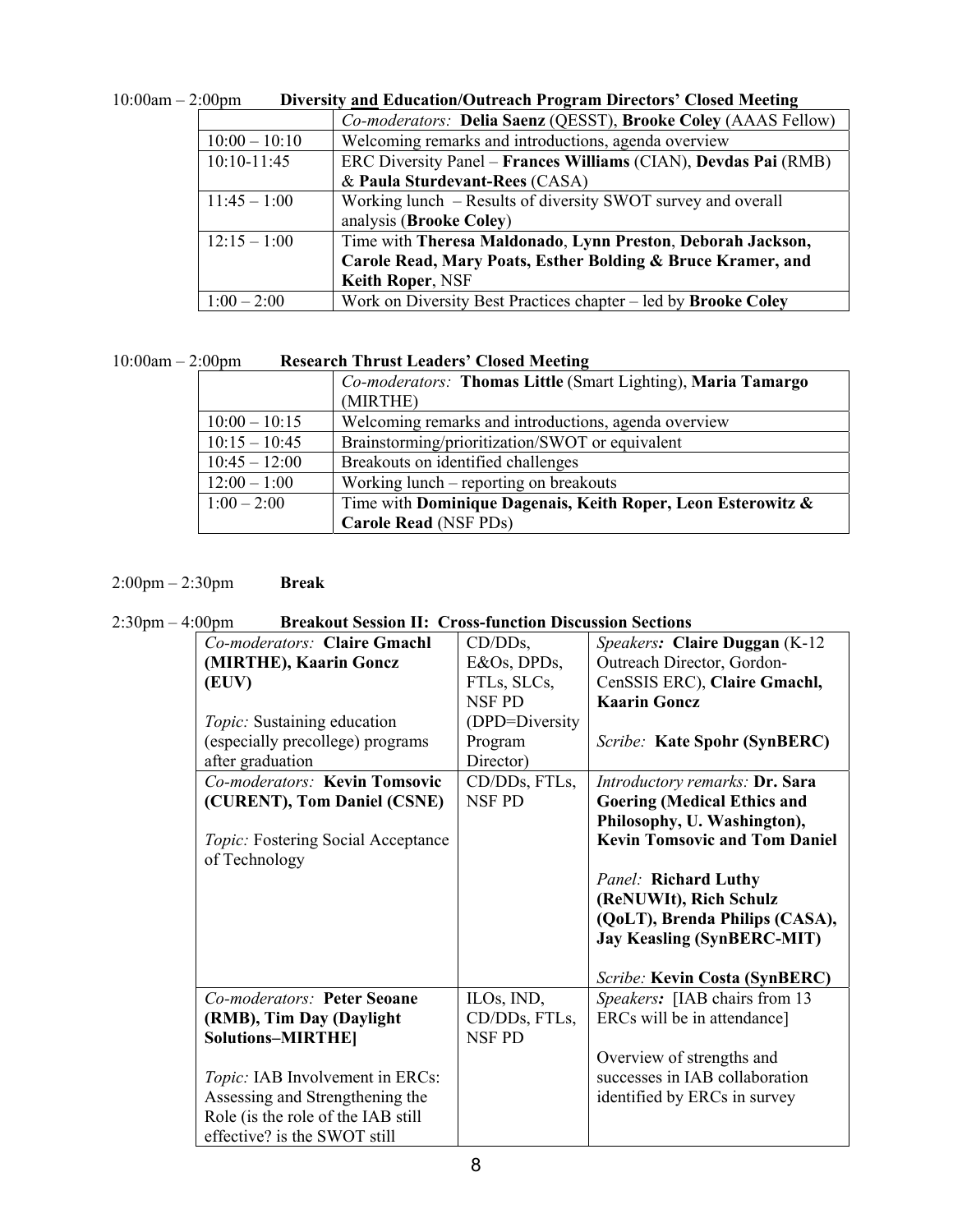| effective? industry's role in                                         |                  | <b>Scribes: Sylvia Mioc (Smart</b>     |
|-----------------------------------------------------------------------|------------------|----------------------------------------|
| education for innovation; metrics<br>for their involvement; improving |                  | Lighting) and Jorge Rocca (EUV)        |
| communication with industrial                                         |                  |                                        |
| partners to facilitate collaboration)                                 |                  |                                        |
| Co-moderators: Rogelio Sullivan                                       | DPD <sub>s</sub> | Speakers: <b>Brooke Coley</b> (NSF)-   |
| (FREEDM), Delia Saenz                                                 | $CD/DDs$ ,       | Impacts of NSF's Graduate              |
| (QESST)                                                               | E&Os, ADs,       | <b>Research Diversity Supplements;</b> |
|                                                                       | FTLs, SLCs,      | Tracey E. Ray, PhD (Executive          |
| <i>Topic:</i> Barriers to improving                                   | NSF PD           | Director of STEM Advancement,          |
| diversity at ERCs and ways to                                         |                  | North Carolina State University);      |
| overcome them; raising the                                            |                  | <b>Daphne Rainey-Wittich, PhD</b>      |
| visibility of this issue in the ERC                                   |                  | (Executive Director of STEM            |
|                                                                       |                  | Advancement, North Carolina            |
|                                                                       |                  | A&T); Anthony Johnson, PhD             |
|                                                                       |                  | (Director, Center for Advanced         |
|                                                                       |                  | Photonics, Univ. of Maryland-          |
|                                                                       |                  | <b>Baltimore County)</b>               |
|                                                                       |                  |                                        |
|                                                                       |                  | <i>Scribe:</i> Roxanne Zellin          |
|                                                                       |                  | (MIRTHE)                               |

4:00pm – 4:15pm **Break**

4:15pm – 5:30pm **Plenary Session IV: "ERCs: Maximum Impact" (#2 of 2 sessions)** *Moderator:* **Deborah Jackson, NSF**

| $110000100000$ . Depoint $9000000$ |                                                           |  |  |
|------------------------------------|-----------------------------------------------------------|--|--|
| $4:15 - 4:50$                      | Brief, high-impact "Who We Are and What We Do"            |  |  |
|                                    | presentations from the 10 ERCs in the Bioengineering $\&$ |  |  |
|                                    | Health Care and Micro/Optoelectronics clusters: 2 new     |  |  |
|                                    | NERCs (7 min each) and 8 existing ERCs (3 min each)       |  |  |
|                                    | Order: ASSIST, QoLT, CSNE, RMB, BMES, TANMS,              |  |  |
|                                    | CIAN, EUV, MIRTHE, CASA                                   |  |  |
| $4:50 - 5:30$                      | Informal networking with 10 presenting centers ("Open     |  |  |
|                                    | House" tables) and their posters (presented by students)  |  |  |

**Dinner on your own**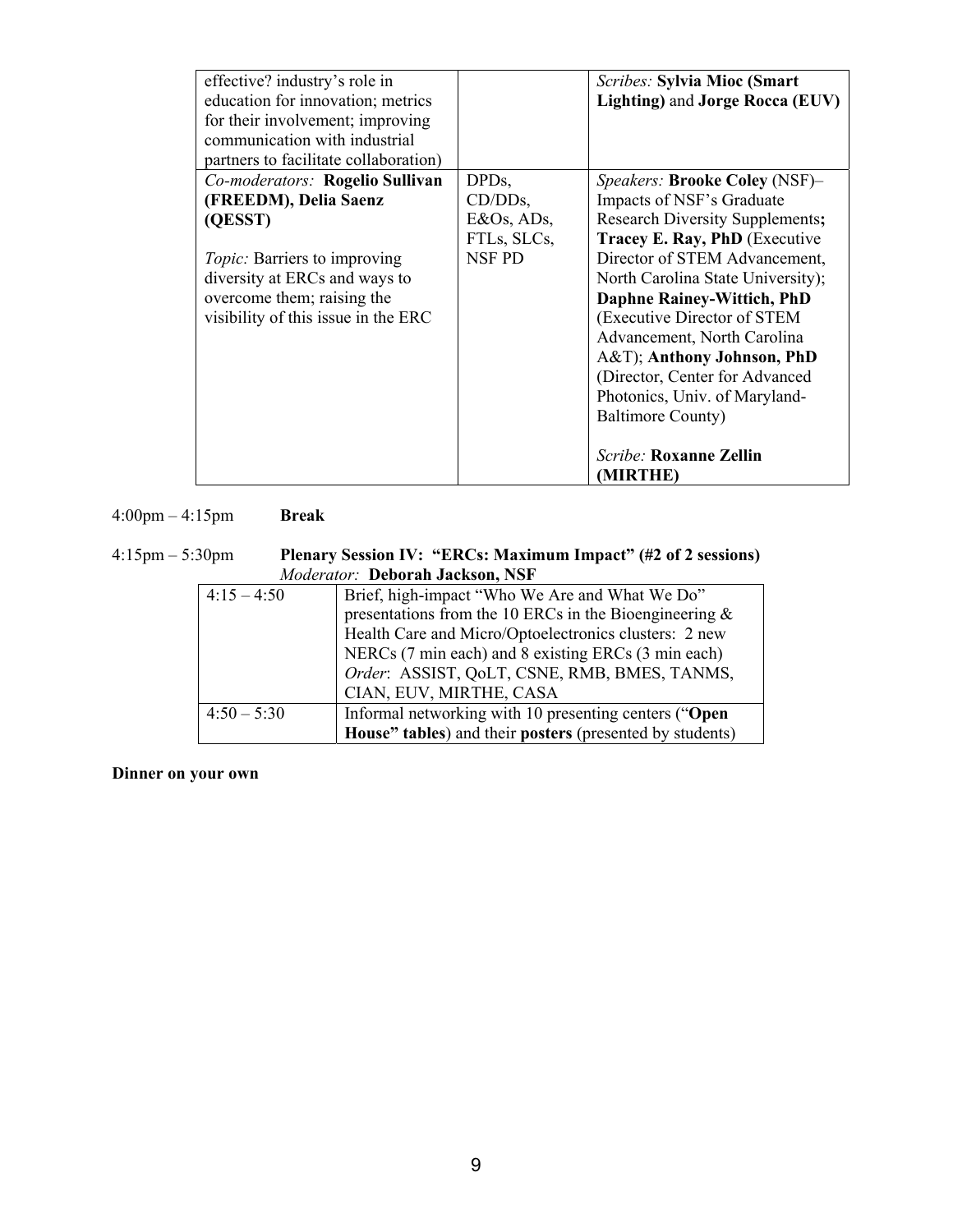## **FRIDAY, November 16, 2012**

## **Annual Meeting – Day Three THEME:**

7:00am – 8:00am Breakfast and Networking

| $8:00am - 9:30am$ | <b>Breakout Session III: [organized by tech cluster]</b> |
|-------------------|----------------------------------------------------------|
|                   |                                                          |

| Co-moderators: Christiana           | Energy,             | Speakers: Each ERC presents      |
|-------------------------------------|---------------------|----------------------------------|
| Honsberg (QESST) & Lynn             | Sustainability &    | testbed quad chart               |
| <b>Preston (NSF)</b>                | Infrastructure      |                                  |
| Topics: critical issues in testbed  | (all staff of 5)    |                                  |
| management:                         | centers:            |                                  |
| - Leveraging the testbeds as a      | FREEDM, Smart       | Scribe: Mariesa Crow             |
| interface with industry             | Lighting,           | (FREEDM)                         |
| - Funding structure for testbeds    | QESST,              |                                  |
| - Promoting safety in the testbeds  | CURENT,             |                                  |
| - Integration of technical staff    | ReNUWIt)            |                                  |
| supporting testbeds into Center     |                     |                                  |
| community and university            |                     |                                  |
| personnel structure                 |                     |                                  |
| - How does the applied research     |                     |                                  |
| demonstration of a testbed fit into |                     |                                  |
| student education and degree        |                     |                                  |
| programs?                           |                     |                                  |
| Co-moderators: Brent Shanks         | Manufacturing       | Speaker: Brent Shanks (CBiRC     |
| (CBiRC) & Carole Read (NSF)         | (all staff of 5)    | example)                         |
|                                     | centers: CCEFP,     |                                  |
| Topic: Center's role in the         | SynBERC,            | Scribe: Raj Dave (CSOPS)         |
| manufacturing value chain, esp.     | CSOPS, CBiRC,       |                                  |
| vis-a-vis member firms              | NASCENT)            |                                  |
| Co-moderators: Jag Sankar           | Biotechnology       | Speakers: Keith Roper (intro);   |
| (RMB) & Keith Roper (NSF)           | and Health Care     | Kristen Sabol (QoLT's            |
|                                     | cluster (all staff  | successful media strategy); Jag  |
| Topic: Connecting with the wider    | of 5 centers:       | Sankar (overview of ERC-         |
| world in a bigger way (media,       | QoLT, RMB,          | RMB's international research and |
| education, the community, etc.);    | BMES, CSNE,         | education partnerships); CSNE    |
| International collaboration; FDA    | ASSIST)             | (security of confidential        |
| standards-setting; biomedical data  |                     | bioinformation)                  |
| privacy issues                      |                     |                                  |
|                                     |                     | Scribe: William Wagner (RMB)     |
| Co-moderators: David                | Microelectronics,   | Speakers: David McLaughlin       |
| McLaughlin (CASA) & Deborah         | Sensing, and        | (CASA-DFW collaboration);        |
| <b>Jackson (NSF)</b>                | Information         | <b>Claire Gmachl</b>             |
|                                     | Technology (all     | (MIRTHE/Daylight Systems         |
| Topic: Integrating more fully with  | staff of 5 centers: | Collaboration); Lloyd LaCombe    |
| industrial partners to advance      | CIAN, EUV,          | (CIAN-Gigoptix Collaboration);   |
| commercialization                   | CASA,               | Henry Kapteyn (EUV-KMLabs        |
|                                     | MIRTHE,             | Collaboration)                   |
|                                     | TANMS)              |                                  |
|                                     |                     | Scribe: Carmen Menoni (EUV)      |